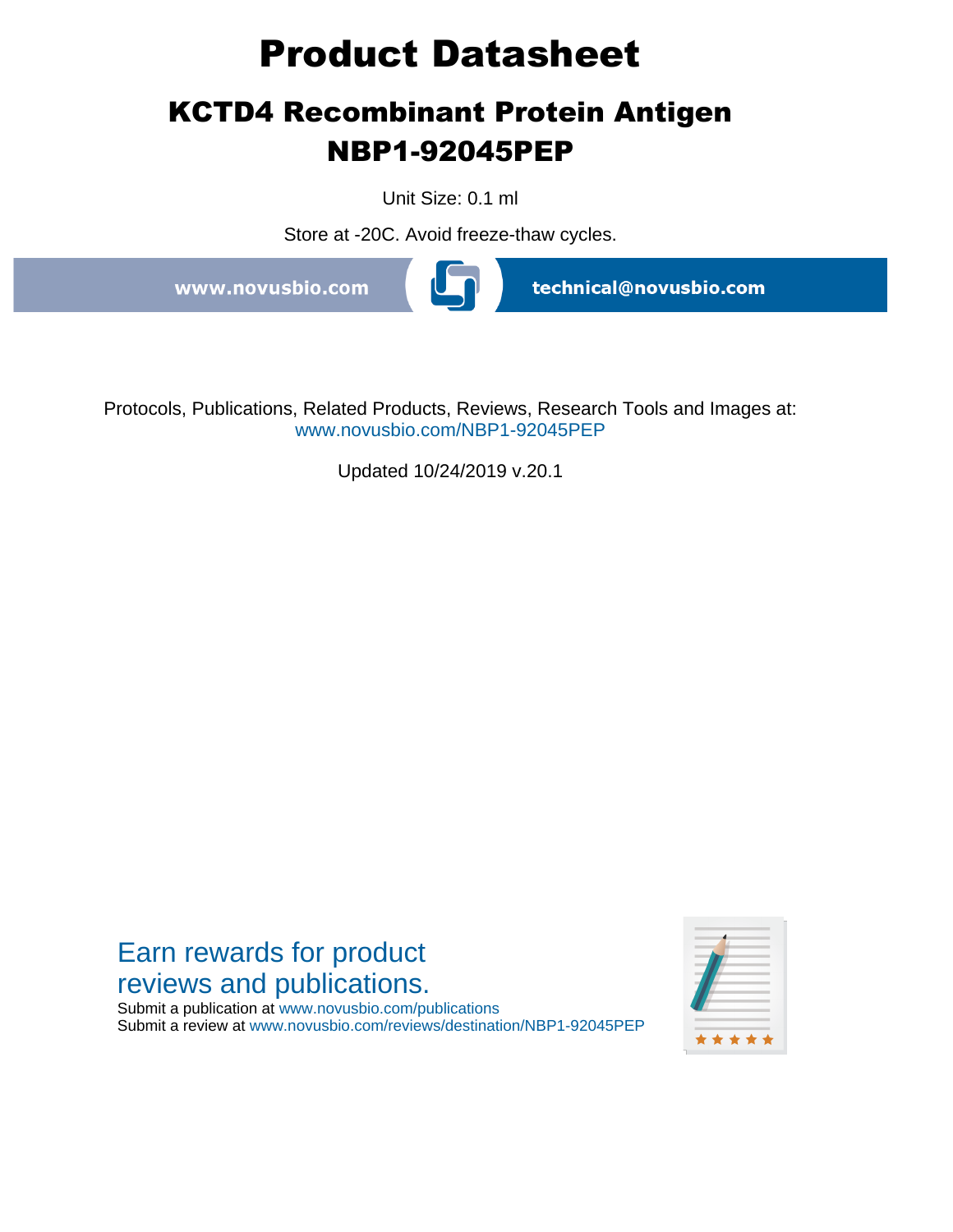#### **NBP1-92045PEP**

KCTD4 Recombinant Protein Antigen

| <b>Product Information</b>         |                                                                                                                                                                                                                                                                                                                                                            |
|------------------------------------|------------------------------------------------------------------------------------------------------------------------------------------------------------------------------------------------------------------------------------------------------------------------------------------------------------------------------------------------------------|
| <b>Unit Size</b>                   | $0.1$ ml                                                                                                                                                                                                                                                                                                                                                   |
| <b>Concentration</b>               | Please see the vial label for concentration. If unlisted please contact technical<br>services.                                                                                                                                                                                                                                                             |
| <b>Storage</b>                     | Store at -20C. Avoid freeze-thaw cycles.                                                                                                                                                                                                                                                                                                                   |
| <b>Preservative</b>                | No Preservative                                                                                                                                                                                                                                                                                                                                            |
| <b>Purity</b>                      | >80% by SDS-PAGE and Coomassie blue staining                                                                                                                                                                                                                                                                                                               |
| <b>Buffer</b>                      | PBS and 1M Urea, pH 7.4.                                                                                                                                                                                                                                                                                                                                   |
| <b>Target Molecular Weight</b>     | 26 kDa                                                                                                                                                                                                                                                                                                                                                     |
| <b>Product Description</b>         |                                                                                                                                                                                                                                                                                                                                                            |
| <b>Description</b>                 | A recombinant protein antigen with a N-terminal His6-ABP tag corresponding to<br>human KCTD4.<br>Source: E.coli                                                                                                                                                                                                                                            |
|                                    | <b>Amino Acid Sequence:</b><br>LNFLRNGELLLPEGFRENQLLAQEAEFFQLKGLAEEVKSRWEKEQLTPRETTFL<br><b>EITDNHDRSQGLRIFCNAPDF</b>                                                                                                                                                                                                                                      |
| <b>Gene ID</b>                     | 386618                                                                                                                                                                                                                                                                                                                                                     |
| <b>Gene Symbol</b>                 | KCTD4                                                                                                                                                                                                                                                                                                                                                      |
| <b>Species</b>                     | Human                                                                                                                                                                                                                                                                                                                                                      |
| <b>Notes</b>                       | This product is intended to be used as a blocking antigen for antibody<br>competition assays. Any other use of this antigen is done at the risk of the user.<br>The use of this product for commercial production is strictly prohibited. Please<br>contact technical support if you have any questions.                                                   |
| <b>Product Application Details</b> |                                                                                                                                                                                                                                                                                                                                                            |
| <b>Applications</b>                | <b>Antibody Competition</b>                                                                                                                                                                                                                                                                                                                                |
| <b>Recommended Dilutions</b>       | Antibody Competition 10 - 100 molar excess                                                                                                                                                                                                                                                                                                                 |
| <b>Application Notes</b>           | This peptide is useful as a blocking peptide for NBP1-92045. Protein was purified<br>by IMAC chromatography. The expected concentration is greater than 0.5 mg/ml.<br>This product is produced on demand, estimated shipping date is 4 weeks after<br>the order is placed. For further blocking peptide related information and a<br>protocol, click here. |

www.novusbio.com